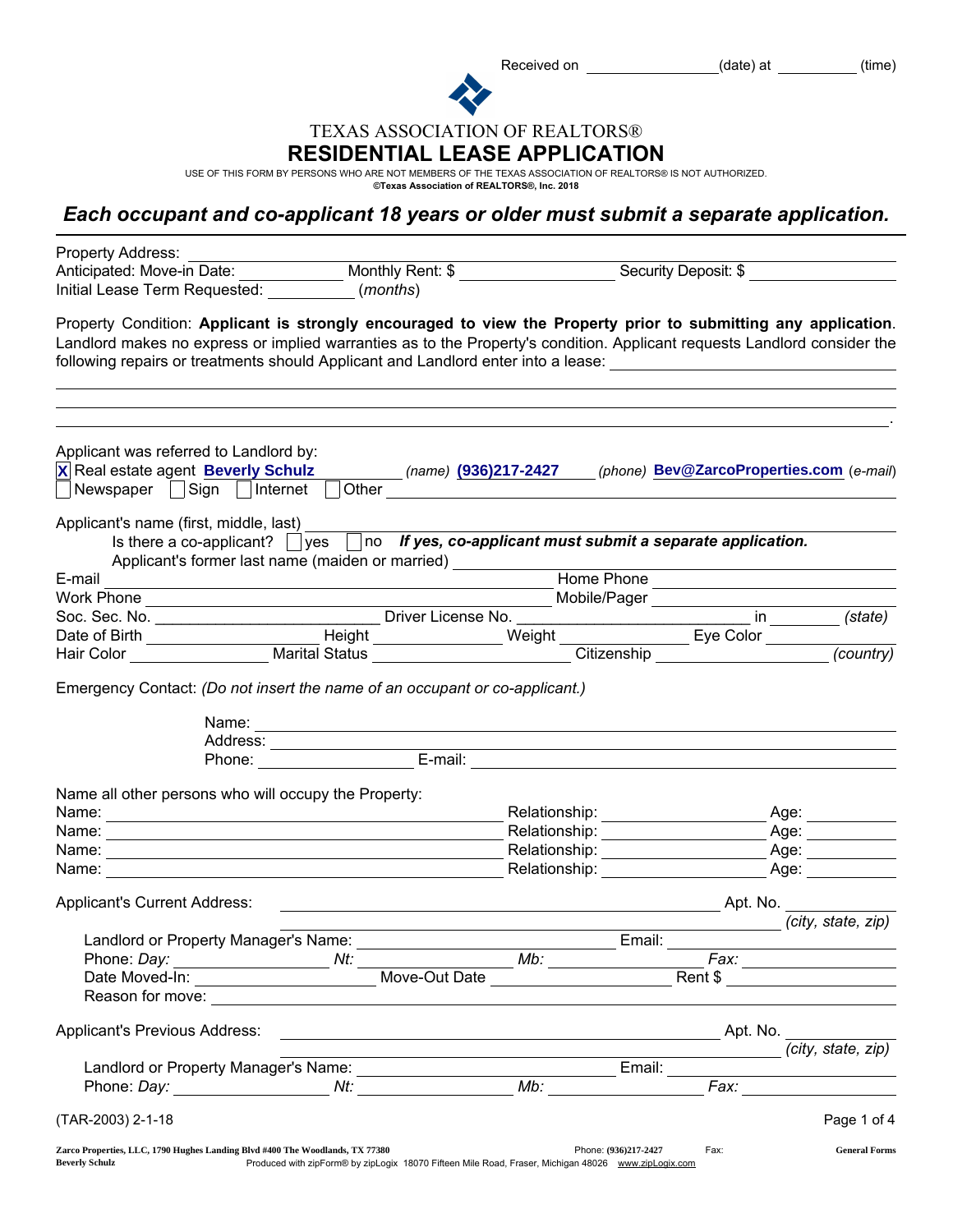| Residential Lease Application concerning |                                                                                                                                                                                                                                                                                                                                                                                                                                                                                                                                                                                                        |       |                                                                                                                                                                                              |                                                                                               |
|------------------------------------------|--------------------------------------------------------------------------------------------------------------------------------------------------------------------------------------------------------------------------------------------------------------------------------------------------------------------------------------------------------------------------------------------------------------------------------------------------------------------------------------------------------------------------------------------------------------------------------------------------------|-------|----------------------------------------------------------------------------------------------------------------------------------------------------------------------------------------------|-----------------------------------------------------------------------------------------------|
|                                          |                                                                                                                                                                                                                                                                                                                                                                                                                                                                                                                                                                                                        |       |                                                                                                                                                                                              |                                                                                               |
|                                          |                                                                                                                                                                                                                                                                                                                                                                                                                                                                                                                                                                                                        |       |                                                                                                                                                                                              |                                                                                               |
|                                          |                                                                                                                                                                                                                                                                                                                                                                                                                                                                                                                                                                                                        |       |                                                                                                                                                                                              |                                                                                               |
|                                          |                                                                                                                                                                                                                                                                                                                                                                                                                                                                                                                                                                                                        |       |                                                                                                                                                                                              | (street, city, state, zip)                                                                    |
|                                          |                                                                                                                                                                                                                                                                                                                                                                                                                                                                                                                                                                                                        |       |                                                                                                                                                                                              |                                                                                               |
|                                          |                                                                                                                                                                                                                                                                                                                                                                                                                                                                                                                                                                                                        |       |                                                                                                                                                                                              |                                                                                               |
|                                          | E-mail: Start Date: Cross Monthly Income: \$                                                                                                                                                                                                                                                                                                                                                                                                                                                                                                                                                           |       |                                                                                                                                                                                              |                                                                                               |
|                                          | Note: If Applicant is self-employed, Landlord may require one or more previous year's tax return attested by a CPA,<br>attorney, or other tax professional.                                                                                                                                                                                                                                                                                                                                                                                                                                            |       |                                                                                                                                                                                              |                                                                                               |
|                                          |                                                                                                                                                                                                                                                                                                                                                                                                                                                                                                                                                                                                        |       |                                                                                                                                                                                              |                                                                                               |
|                                          |                                                                                                                                                                                                                                                                                                                                                                                                                                                                                                                                                                                                        |       |                                                                                                                                                                                              | (street, city, state, zip)                                                                    |
|                                          |                                                                                                                                                                                                                                                                                                                                                                                                                                                                                                                                                                                                        |       |                                                                                                                                                                                              |                                                                                               |
|                                          |                                                                                                                                                                                                                                                                                                                                                                                                                                                                                                                                                                                                        |       |                                                                                                                                                                                              |                                                                                               |
|                                          |                                                                                                                                                                                                                                                                                                                                                                                                                                                                                                                                                                                                        |       |                                                                                                                                                                                              |                                                                                               |
|                                          |                                                                                                                                                                                                                                                                                                                                                                                                                                                                                                                                                                                                        |       |                                                                                                                                                                                              |                                                                                               |
|                                          | List all vehicles to be parked on the Property:                                                                                                                                                                                                                                                                                                                                                                                                                                                                                                                                                        |       |                                                                                                                                                                                              |                                                                                               |
| <b>Type</b>                              | Year<br>Make                                                                                                                                                                                                                                                                                                                                                                                                                                                                                                                                                                                           | Model | License Plate No./State                                                                                                                                                                      | Mo.Pymnt.                                                                                     |
|                                          |                                                                                                                                                                                                                                                                                                                                                                                                                                                                                                                                                                                                        |       |                                                                                                                                                                                              |                                                                                               |
|                                          |                                                                                                                                                                                                                                                                                                                                                                                                                                                                                                                                                                                                        |       |                                                                                                                                                                                              |                                                                                               |
| <u>Type &amp; Breed</u>                  | Will any pets (dogs, cats, birds, reptiles, fish, and other pets) be kept on the Property? $ $ yes $ $ no<br>If yes, list all pets to be kept on the Property:<br><b>Name</b><br>Color Weight Age in Yrs. Gender                                                                                                                                                                                                                                                                                                                                                                                       |       | <b>Rabies</b><br>Neutered?<br>Declawed?<br>$Y$ $ N$<br>Y.<br> N <br>Y N<br>Y.<br>$Y\Box N$<br> N <br>$Y \cap N$<br>Y<br>$Y \Box N$<br>N<br>$\overline{\phantom{0}}$<br>Y<br>Y<br>N<br>N<br>Y | Shots Current? Bite History?<br>$Y$ $ N$<br>$Y \Box N$<br>$Y \Box N$<br>Y<br>N<br>N<br>Y<br>N |
| <u>Yes</u><br><u>No</u>                  | Will any waterbeds or water-filled furniture be on the Property?<br>Does anyone who will occupy the Property smoke?<br>Will Applicant maintain renter's insurance?<br>Is Applicant or Applicant's spouse, even if separated, in military?<br>If yes, is the military person serving under orders limiting the military person's stay to one<br>year or less?                                                                                                                                                                                                                                           |       |                                                                                                                                                                                              |                                                                                               |
|                                          | Has Applicant ever:<br>been evicted?<br>been asked to move out by a landlord?<br>breached a lease or rental agreement?<br>filed for bankruptcy?<br>lost property in a foreclosure?<br>had any credit problems, including any outstanding debt (e.g., student loans or medical bills),<br>slow-pays or delinquencies?<br>been convicted of a crime? If yes, provide the location, year, and type of conviction below.<br>Is any occupant a registered sex offender? If yes, provide the location, year, and type of<br>conviction below.<br>Is there additional information Applicant wants considered? |       |                                                                                                                                                                                              |                                                                                               |
| (TAR-2003) 2-1-18                        |                                                                                                                                                                                                                                                                                                                                                                                                                                                                                                                                                                                                        |       |                                                                                                                                                                                              | Page 2 of 4                                                                                   |
|                                          | Produced with zipForm® by zipLogix 18070 Fifteen Mile Road, Fraser, Michigan 48026 www.zipLogix.com                                                                                                                                                                                                                                                                                                                                                                                                                                                                                                    |       |                                                                                                                                                                                              | <b>General Forms</b>                                                                          |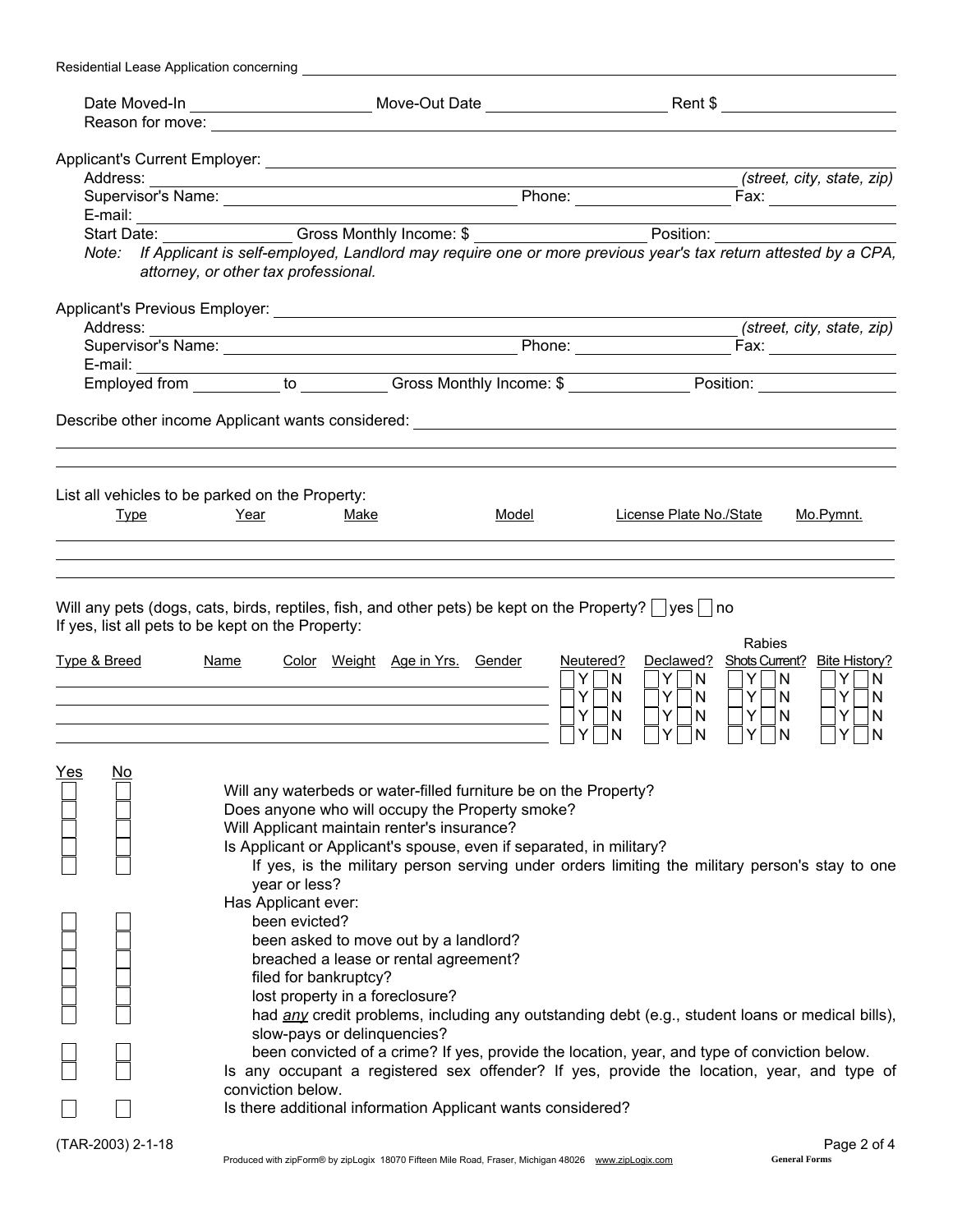| Residential Lease Application concerning |  |  |  |  |
|------------------------------------------|--|--|--|--|
|------------------------------------------|--|--|--|--|

Additional comments:

Authorization: Applicant authorizes Landlord and Landlord's agent, at any time before, during, or after any tenancy, to:

- (1) obtain a copy of Applicant's credit report;
- (2) obtain a criminal background check related to Applicant and any occupant; and
- (3) verify any rental or employment history or verify any other information related to this application with persons knowledgeable of such information.

Notice of Landlord's Right to Continue to Show the Property: Unless Landlord and Applicant enter into a separate written agreement otherwise, the Property remains on the market until a lease is signed by all parties and Landlord may continue to show the Property to other prospective tenants and accept another offer.

Privacy Policy: Landlord's agent or property manager maintains a privacy policy that is available upon request.

Fees: Applicant submits a non-refundable fee of \$ to (entity or individual) for processing and reviewing this application. Applicant  $\Box$  submits  $\Box$  will not submit an application deposit of \$ to be applied to the security deposit upon execution of a lease or returned to Applicant if a lease is not executed.

## Acknowledgement & Representation:

- (1) Signing this application indicates that Applicant has had the opportunity to review Landlord's tenant selection criteria, which is available upon request. The tenant selection criteria may include factors such as criminal history, credit history, current income and rental history.
- (2) Applicant understands that providing inaccurate or incomplete information is grounds for rejection of this application and forfeiture of any application fee and may be grounds to declare Applicant in breach of any lease the Applicant may sign.
- (3) Applicant represents that the statements in this application are true and complete.

| <b>Applicant's Signature</b>                      | Date                |                                                                                         |  |
|---------------------------------------------------|---------------------|-----------------------------------------------------------------------------------------|--|
|                                                   | For Landlord's Use: |                                                                                         |  |
| On                                                |                     | (name/initials) notified                                                                |  |
| Applicant                                         | by                  | $\nabla$ phone $\Box$ mail $\Box$ e-mail $\Box$ fax $\Box$ in person that Applicant was |  |
| not approved. Reason for disapproval:<br>approved |                     |                                                                                         |  |

.